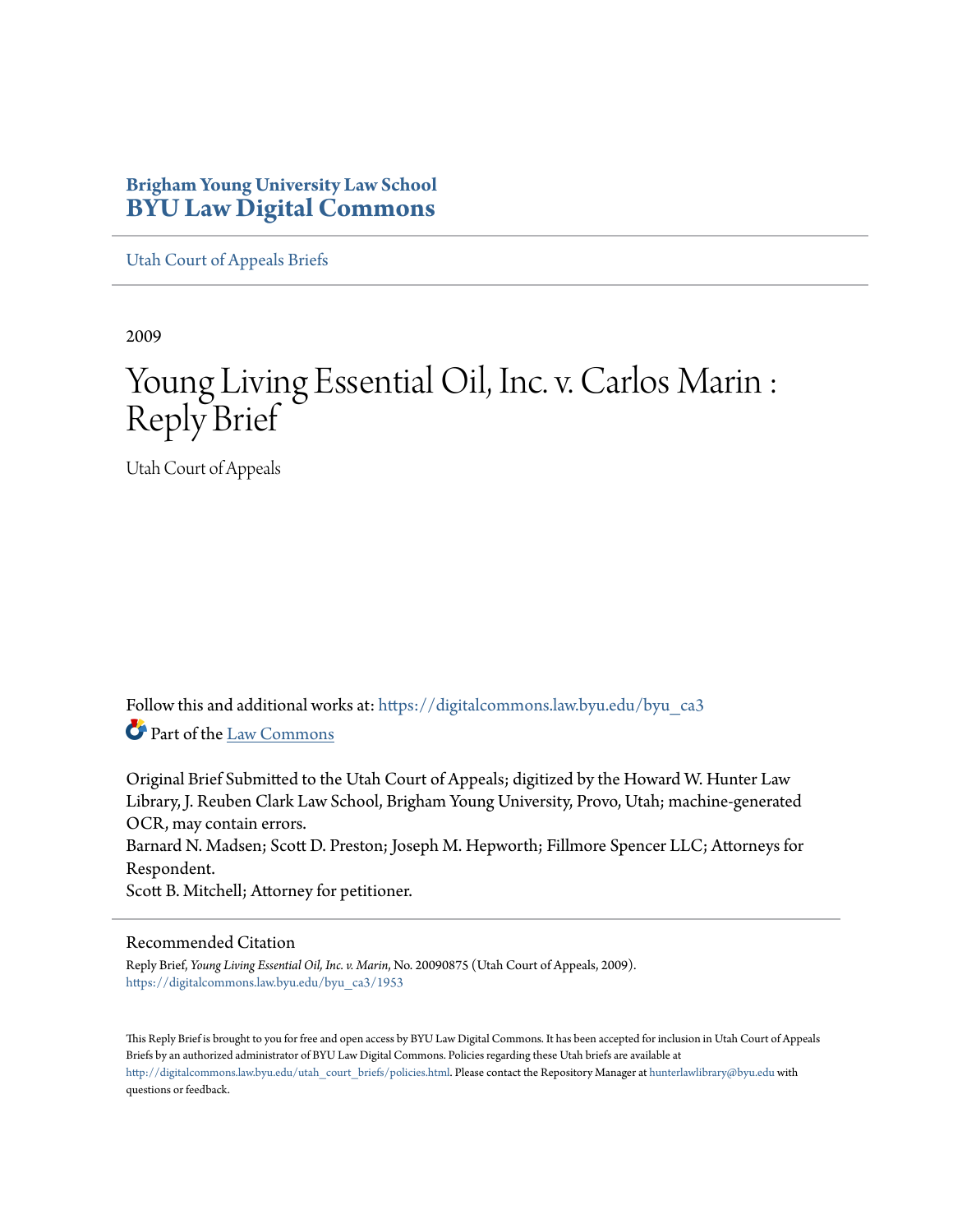### **IN THE SUPREME COURT OF UTAH**

 $\star$ 

 $\star$ 

 $\star$ 

| YOUNG LIVING ESSENTIAL OIL,<br>INC., | $^\star$<br>$\star$<br>$\star$<br>PETITIONER'S REPLY BRIEF |
|--------------------------------------|------------------------------------------------------------|
| Plaintiff/Appellee/<br>Respondent,   | $\star$<br>$\star$<br>$\star$                              |
| VS.                                  | $\star$<br>$\star$                                         |
| CARLOS MARIN,                        | $\star$<br>Case No. 20090875-SC<br>$\star$                 |
| Defendant/Appellant/<br>Petitioner.  | $\star$<br>$\star$                                         |

 $\star$  $\star$   $\star$   $\star$ 

DEFENDANT'S APPEAL FROM FINAL ORDERS OF THE FOURTH

JUDICIAL DISTRICT COURT, THE HONORABLE SAMUEL MCVEY PRESIDING

 $\star$  $\ddot{\phantom{0}}$  $\star$  $\star$ 

> Scott B. Mitchell (5111) 2469 East 7000 South Suite 204 Salt Lake City, Utah 84121 Attorney for Petitioner

Barnard N. Madsen (4626) Scott D. Preston (11019) Joseph M. Hepworth (4337) FILLMORE SPENCER, LLC 3301 North University Avenue Provo, Utah 84604 Attorneys for Respondent

**FILED** UTAH APPELLATE COURTS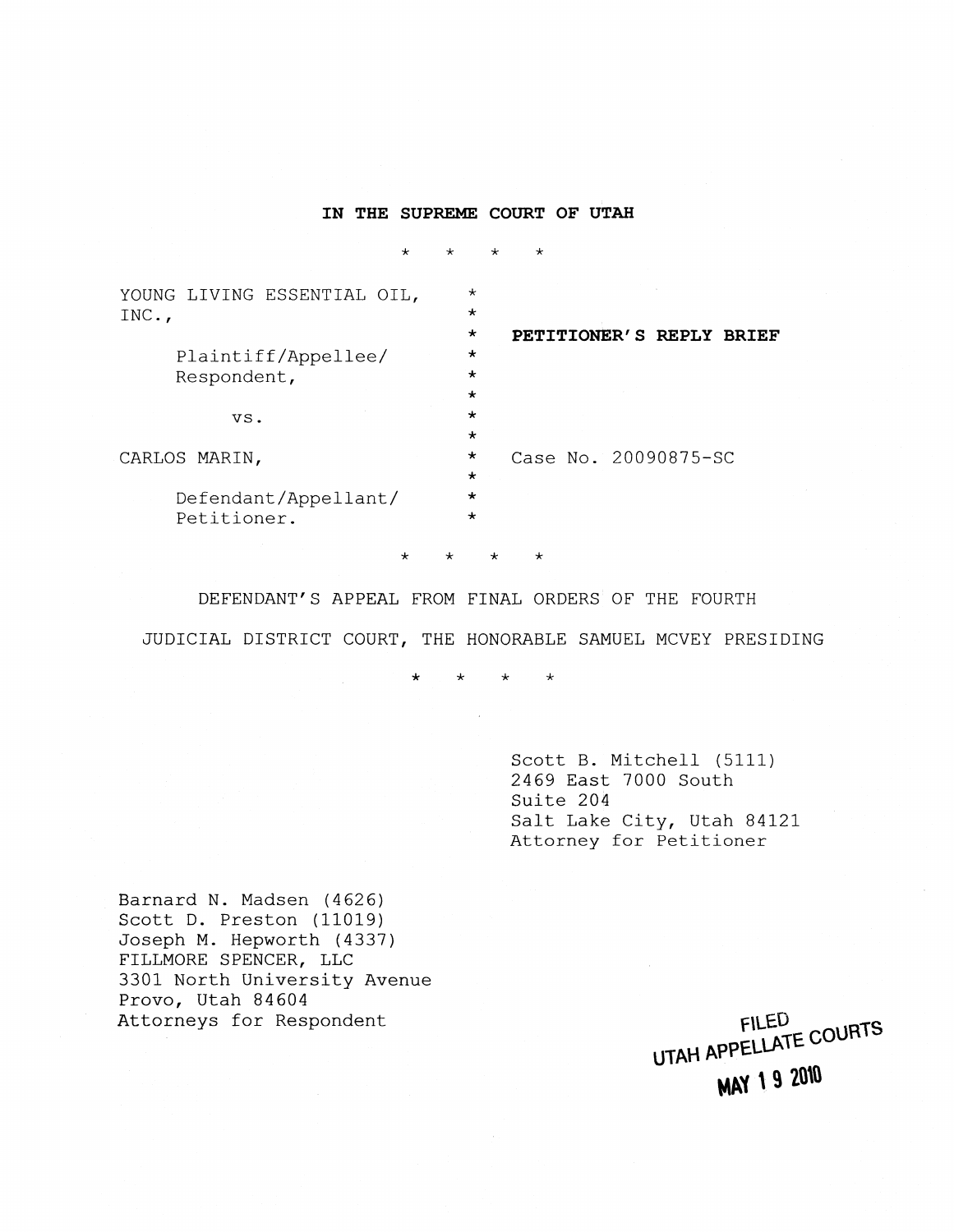## **TABLE OF CONTENTS**

| TABLE OF AUTHORITIES |            |                                                                                                                                                                                                                |  |  |  |  |  |  |  |  |    | i              |
|----------------------|------------|----------------------------------------------------------------------------------------------------------------------------------------------------------------------------------------------------------------|--|--|--|--|--|--|--|--|----|----------------|
| ARGUMENT             |            |                                                                                                                                                                                                                |  |  |  |  |  |  |  |  |    | $\overline{1}$ |
| Ι.                   |            | MR. MARIN HAS PROVIDED EVIDENCE OF THE PARTIES'<br>COURSE OF DEALING AND CONDUCT                                                                                                                               |  |  |  |  |  |  |  |  |    | 1              |
| II.                  |            | PLAINTIFF SHOULD NOT BE ALLOWED TO RELY ON THE<br>INTEGRATION CLAUSE TO CIRCUMVENT ITS COVENANT<br>OF GOOD FAITH AND FAIR DEALING                                                                              |  |  |  |  |  |  |  |  |    |                |
| TTT.                 |            | MR. MARIN CONCURS WITH PLAINTIFF'S SUGGESTION<br>THAT IT SHOULD BE ALLOWED TO SUBMIT A REVISED<br>FEE AFFIDAVIT AND ALLOW THE TRIAL COURT TO<br>EXERCISE ITS DISCRETION IN MAKING AN AWARD OF<br>ATTORNEY FEES |  |  |  |  |  |  |  |  |    |                |
|                      | Α.         | Attorney fee awards must be reasonable even<br>in default cases                                                                                                                                                |  |  |  |  |  |  |  |  |    |                |
|                      | <b>B</b> . | It was not reasonable for plaintiff to spend<br>tens of thousands of dollars in attorney fees<br>addressing an issue which it acknowledges<br>Mr. Marin "has never disputed or even addressed"                 |  |  |  |  |  |  |  |  |    | 8              |
| CONCLUSION           |            |                                                                                                                                                                                                                |  |  |  |  |  |  |  |  |    | - 9            |
| MAILING CERTIFICATE  |            |                                                                                                                                                                                                                |  |  |  |  |  |  |  |  | 10 |                |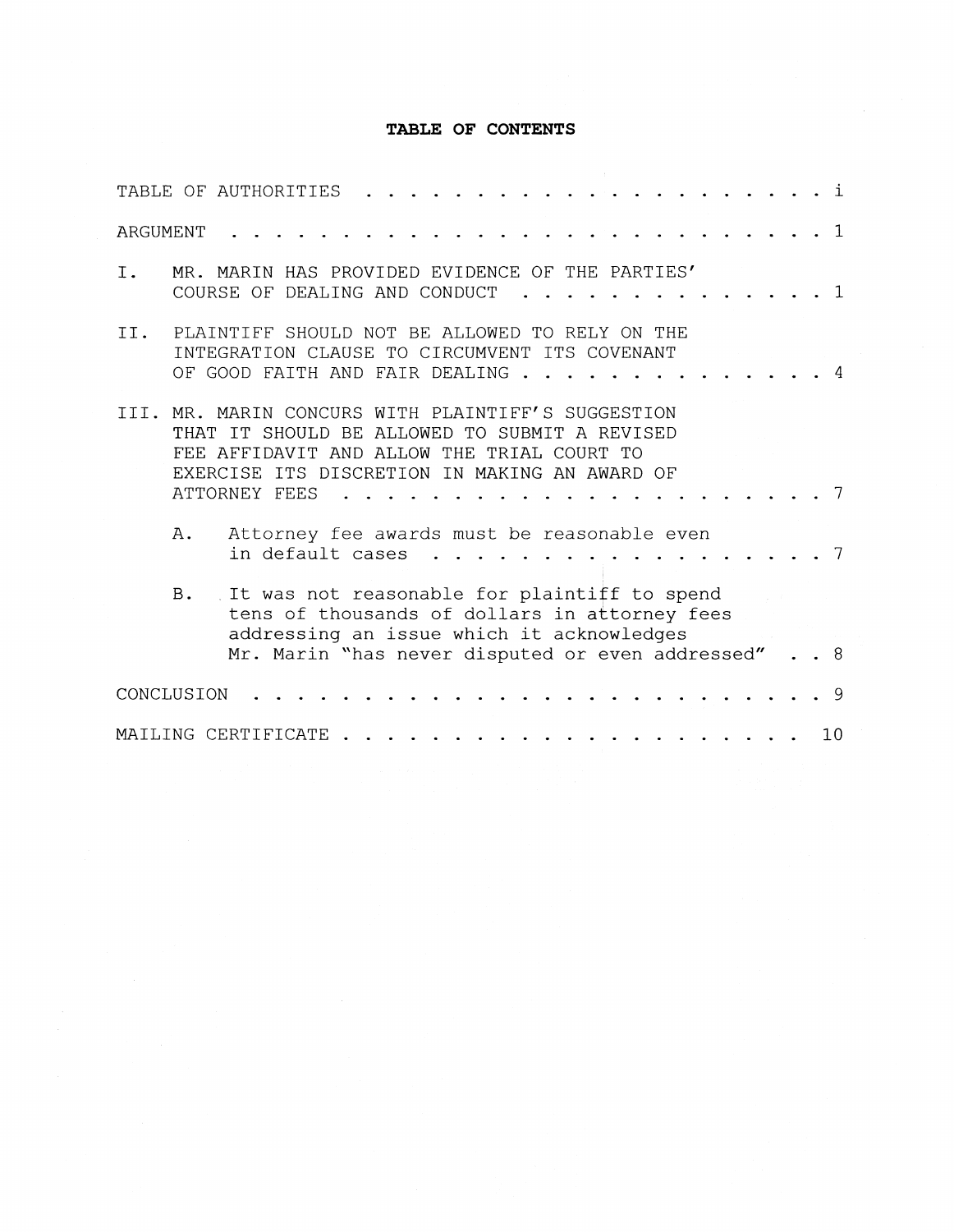# **TABLE OF AUTHORITIES**

# **Cases**

|              | Amyx v. Columbia House,<br>2005 UT App 118, 110 P.3d 176                                                                                          | -8 |
|--------------|---------------------------------------------------------------------------------------------------------------------------------------------------|----|
|              | Brown v. Moore,<br>973 P.2d 950 (Utah 1998).                                                                                                      | 4  |
|              | McNulty v. PLS Acquisition Corp.,<br>8 <sup>th</sup> Dist. No. 79025, 2002-Ohio-7220,<br>2002 WL 31875200                                         | 6  |
|              | Tangren Family Trust v. Tangren,<br>2008 UT 20, 182 P.3d 326.                                                                                     | 6  |
|              | United States Construction Corporation v. Harbor<br>Bay Estates, Ltd., 876 N.E.2d 637 (Ohio 2007)                                                 | -5 |
| <b>Rules</b> |                                                                                                                                                   |    |
|              | Rule 73, Utah Rules of Civil Procedure                                                                                                            | 8  |
|              | Other Authority                                                                                                                                   |    |
|              | Calamari and Perillo on Contracts,<br>Fifth Edition $\S$ 3.2(a)                                                                                   |    |
|              | Steven J. Burton and Eric G. Anderson, CONTRACTUAL GOOD<br>FAITH Formation, Performance, Breach, Enforcement § 3.2.5<br>Disclaimers of Good Faith | .5 |

 $\sim 10^6$ 

 $\sim$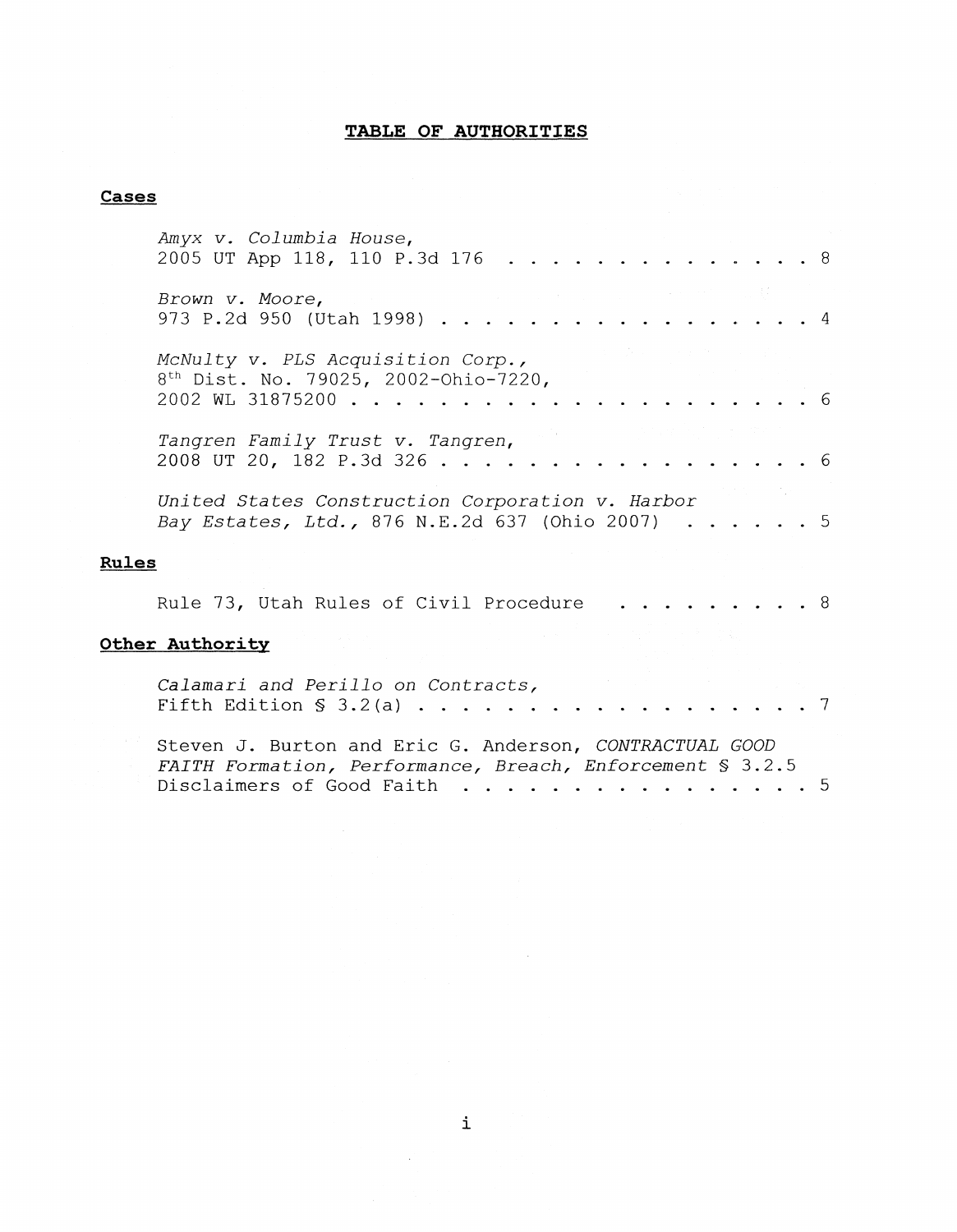#### **ARGUMENT**

## **I. MR. MARIN HAS PROVIDED EVIDENCE OF THE PARTIES' COURSE OF DEALING AND CONDUCT.**

Plaintiff first contends that Mr. Marin's reliance on the covenant of good faith and fair dealing is misplaced because his affidavit provides no evidence of a "course of dealing." (Resp. Br. 13). In support of this contention, plaintiff relies solely on paragraph 4 of Mr. Marin's affidavit, which plaintiff refers to as a "prior oral agreement about 'marketing tools'". (Resp. Br. 13). According to plaintiff, paragraph 4 of Mr. Marin's affidavit "is not 'course of dealing' evidehce, it is extrinsic evidence of 'new, independent rights and duties' not contained in the parties' subsequent, expressly-integrated written Agreement." (Resp. Br. 13).

Mr. Marin believes that plaintiff's contention is revealing in that it completely disregards paragraphs 5, 7-9, and 11-13 of his affidavit, in which Mr. Marin provides specific and detailed testimony regarding the parties' course of dealing and conduct.

In paragraph 5 of his Affidavit, Mr. Marin testifies that after plaintiff failed to provide the marketing tools necessary for him to do his job he spent more than a month working on his own with

... the third party vendor [of the marketing tools] hired by plaintiff, Rainmaker Consulting, in order [to] expedite the delivery of the marketing tools. I wrote more than 20 marketing and training scripts for video and web based content. On two occasions, I traveled to St. Augustine,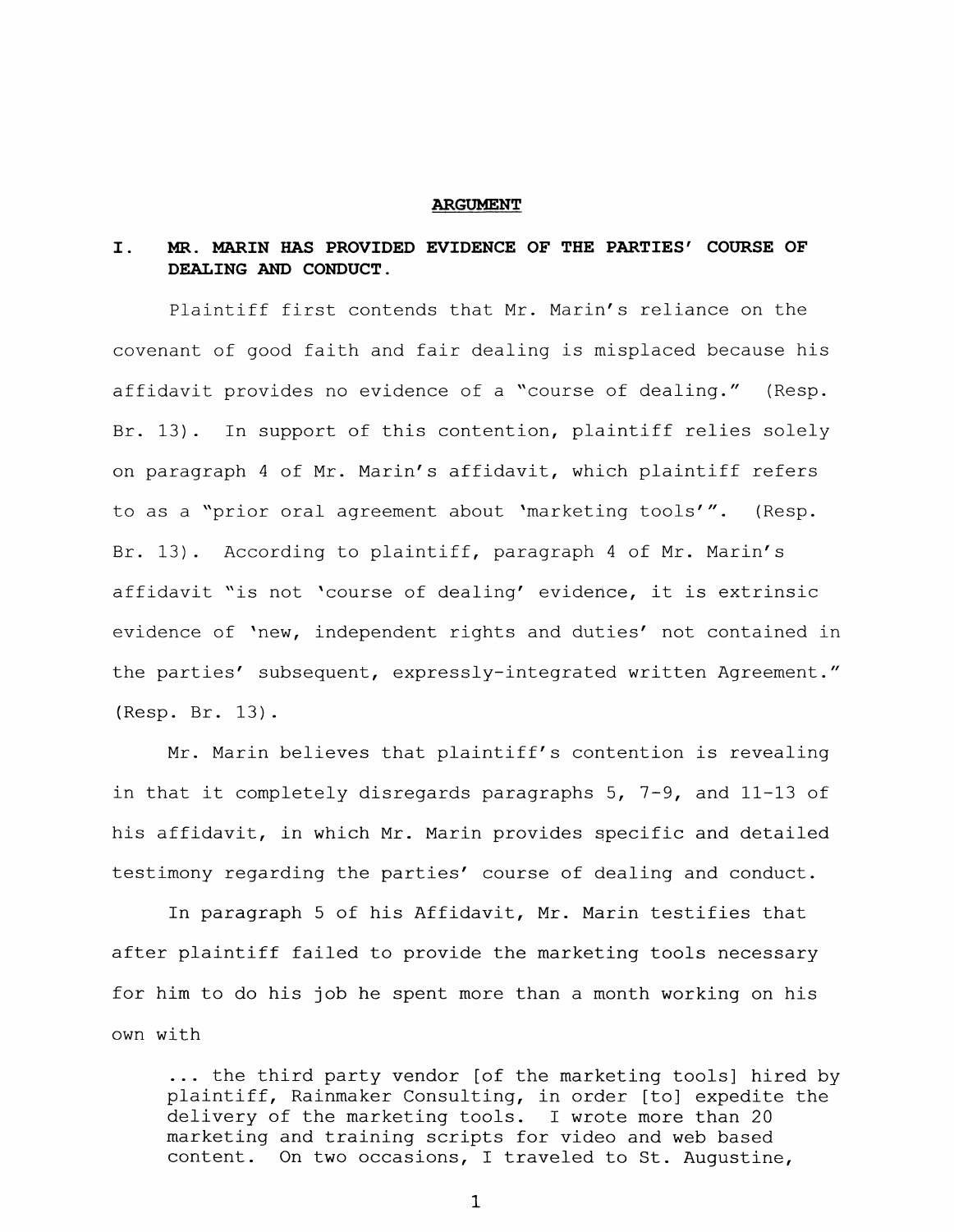Florida to work with Rainmaker Consulting shooting marketing videos.

#### (R. 0125)

In paragraph 7 of his Affidavit, Mr. Marin testifies that

[o]n or about February 7, 2005, after plaintiff failed to provide the marketing tools as promised, I contacted Gary Young, plaintiff's Chief Executive Officer, and David Stirling, plaintiff's Chief Operating Officer, with my growing concerns about my ability to meet the performance guarantees. Mr. Young and Mr. Stirling acknowledged that plaintiff had failed to perform as promised, assured me that my inability to satisfy the performance quarantees would not affect my receipt of the advance payment of \$25,000 due February 15, 2005, and expressed their confidence that the marketing tools would be ready for my use by mid-February to early March 2005.

(R. 0125-0124)

In paragraph 8 of his Affidavit, Mr. Marin testifies that on or about March 16, 2005, he informed Steve Bentley, plaintiff's Chief Financial Officer that his

... failure to satisfy his performance guarantee was the unavoidable result of plaintiff's failure to provide the promised marketing tools, that I could and would meet my performance guarantees when the tools were provided, and that I expected plaintiff to continue making payment to me in accordance with the terms of the Agreement. Mr. Bentley acknowledged that plaintiff had failed to perform as promised, represented that plaintiff anticipated that its website would be completed within approximately two weeks, and stated that plaintiff would be making a partial \$15,000 payment to me.

#### (R. 0124)

In paragraph 9 of his Affidavit Mr. Marin testifies that

[o]n April 12, 2005, I spoke again with Gary Young regarding plaintiff's failure to provide the marketing tools. Mr. Young responded by telling me that he would "get to the bottom" of the problem and see what he could do.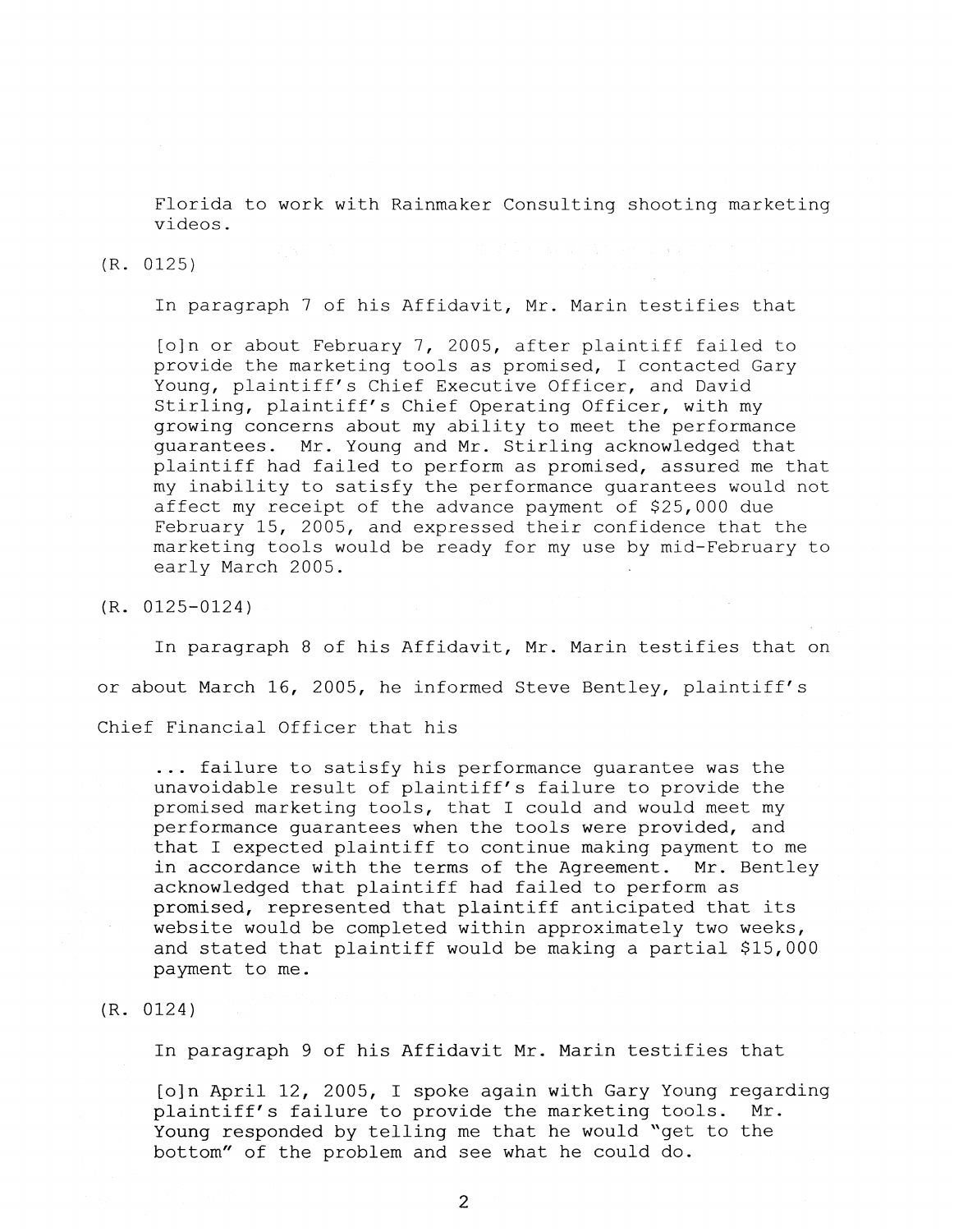(R. 0124-0123)

In paragraphs 11 and 12 of his Affidavit, Mr. Marin testifies that

[o]n April 26, 2005, I telephoned Mr. Stirling regarding plaintiff's failure to provide the promised marketing tools. Mr. Stirling again assured me that they would be provided soon and again requested my patience... On May 3, 200[5], Mr. Stirling notified my that he had received an e-mail from Rainmaker Consulting (i.e., "John's Folks") "which indicated they are making progess" on the website. Mr. Stirling asked me to "hold tight." A copy of the e-mail is attached hereto. Thus, 49 days after plaintiff stopped making payments to me in accordance with the terms of the Agreement, plaintiff acknowledged that it had still not provided me with the marketing tools which were absolutely essential for me to be able to do my job and again requested my continued patience.

(R. 0123)

Finally, in paragraph 13 of his Affidavit Mr. Marin

testifies that

[o]n or about June 8, 2005, when plaintiff had still not provided any of the marketing tools which I needed in order to do my job, I spoke with Mr. Young and informed him that I believed I had been patient long enough in waiting for the repeatedly promised marketing tools and that I could no longer afford to continue my contractual relationship with plaintiff.

(R. 0123-0122)

Mr. Marin respectfully submits that his testimony regarding the course of dealing and conduct of the parties is sufficient to establish issues of fact as to: (a) whether plaintiff failed to act consistently with the parties' agreed upon common purpose of marketing and distributing plaintiff's product through a mainstream network marketing model; (b) whether plaintiff failed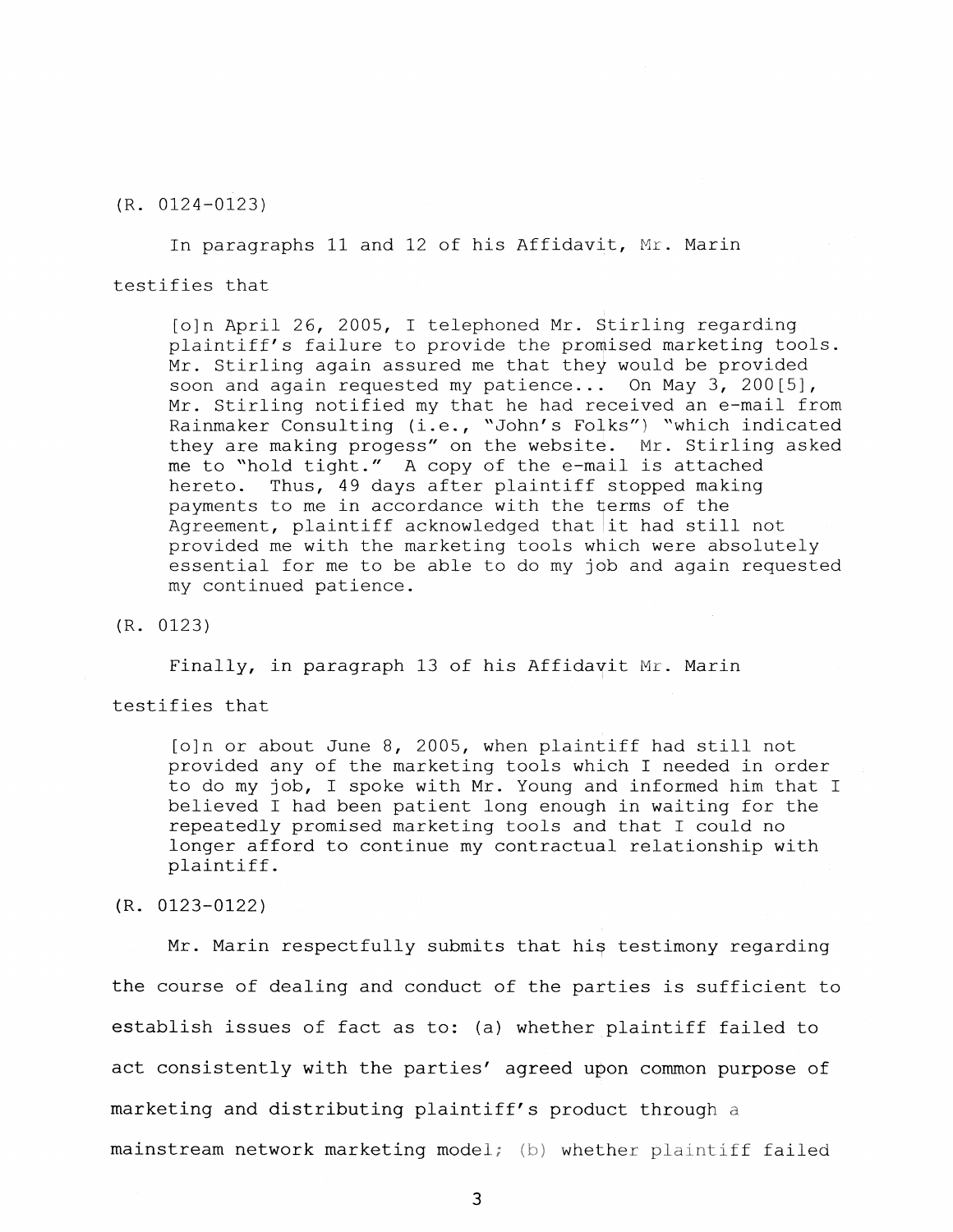to act consistently with Mr. Marin's justified expectation that plaintiff would provide Mr. Marin with the marketing tools necessary in order for him to *be* able to satisfy his performance guarantees; and (c) whether plaintiff failed to cooperate in providing the necessary marketing tools thereby making it difficult or impossible for Mr. Marin to meet his performance guarantees and is now attempting to take advantage of the nonperformance which it caused.

# **II. PLAINTIFF SHOULD NOT BE ALLOWED TO RELY ON THE INTEGRATION CLAUSE TO CIRCUMVENT ITS COVENANT OF GOOD FAITH AND FAIR DEALING.**

Plaintiff recognizes that in *Brown v. Moore,* 973 P.2d 950, 954 (Utah 1998), the Court held that "[i]n determining whether a party has breached the covenant of good faith and fair dealing, **we are not limited to an examination of the express contractual provisions; we will also consider the course of dealing between the parties."** (Citations omitted)(emphasis added). Nevertheless, plaintiff contends that *"Brown's* holding is unhelpful to Marin, because there was a clear integration clause in the Agreement Marin signed, specifically excluding implied obligations or ^representations' from the parties' written Agreement." (Resp. Br. 24).

Plaintiff's contention is misplaced for two reasons. First, the integration clause in the Agreement which Mr. Marin signed does not specifically exclude implied obligations. More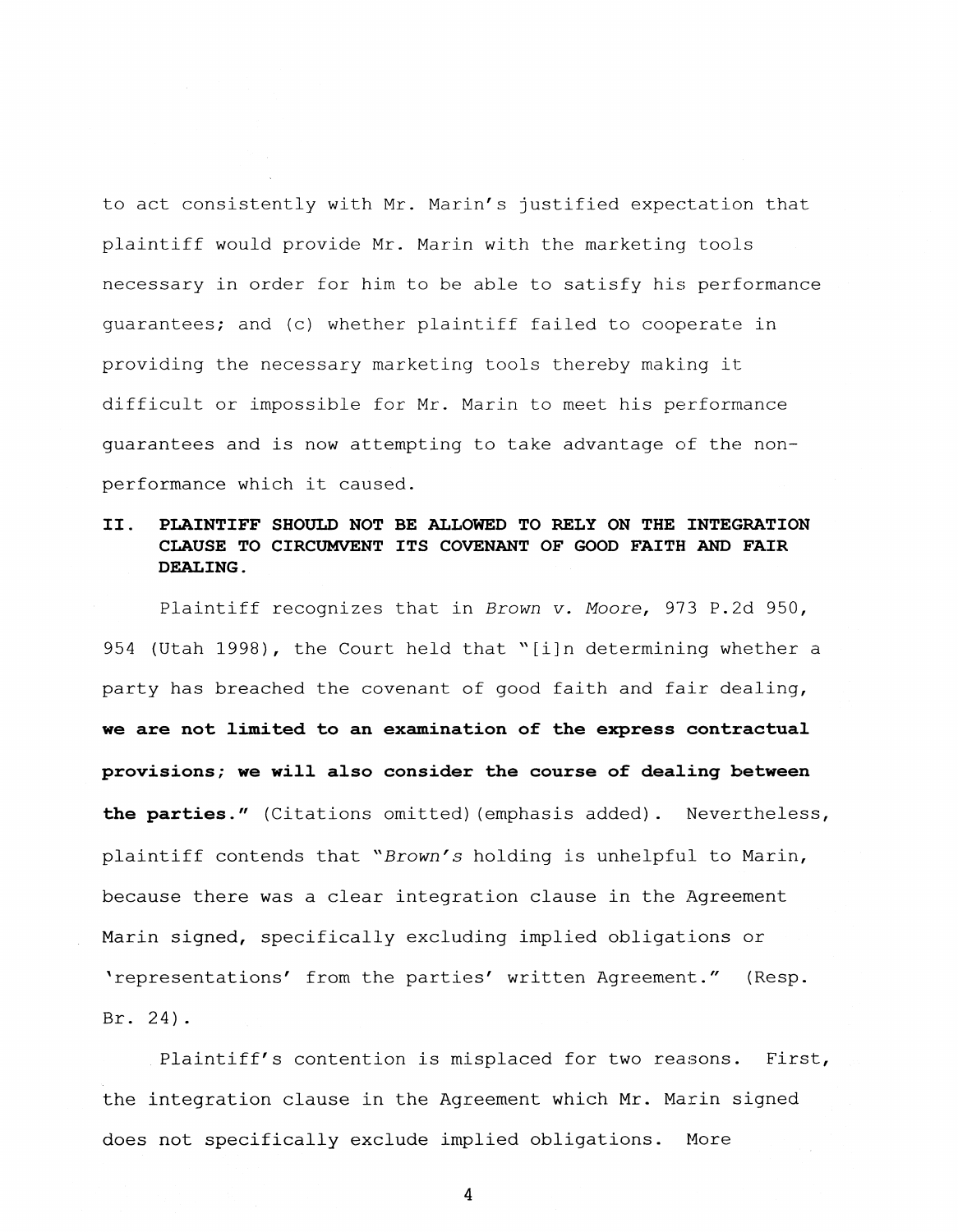importantly, plaintiff provides no authority which would support the proposition that the implied covenant of good faith and fair dealing may be circumvented by an integration clause. Mr. Marin has found no such authority; but has found authority to the contrary. In their exhaustive treatise on the subject of "Contractual Good Faith," the authors conclude that although the issue has not been resolved by extensive case law, parties should not be allowed to disclaim the obligation to perform in good faith: "A contract clause providing, for example, that a party 'shall not be bound by any obligation of good faith under this contract' should not be enforceable." Steven J. Burton and Eric G. Anderson, *CONTRACTUAL GOOD FAITH Formation, Performance, Breach, Enforcement* § 3.2.5 Disclaimers of Good Faith at p. 72.*<sup>1</sup>*

Plaintiff also suggests that the Court could adopt the "well-reasoned" holding of the Court of Appeals of Ohio in *United States Construction Corporation v. Harbor Bay Estates, Ltd.,* 876 N.E.2d 637, *1* 42 at 643 (Ohio 2007), that "[t]he implied covenant of good faith and fair dealing cannot be used to make an end run around the parol evidence rule." (Resp. Br. 33). Plaintiff's description of the *Harbor Bay Estates* case a^s "well-reasoned" is curious. Not only is the Ohio court's statement dictum, but its

<sup>&</sup>lt;sup>1</sup>It is also noteworthy that (while the contract at issue in this case is not governed by the UCC) the Utah Uniform Commercial Code specifically prohibits any agreement to disclaim the obligation of good faith. Utah Code Ann. § 70A-la-302(2).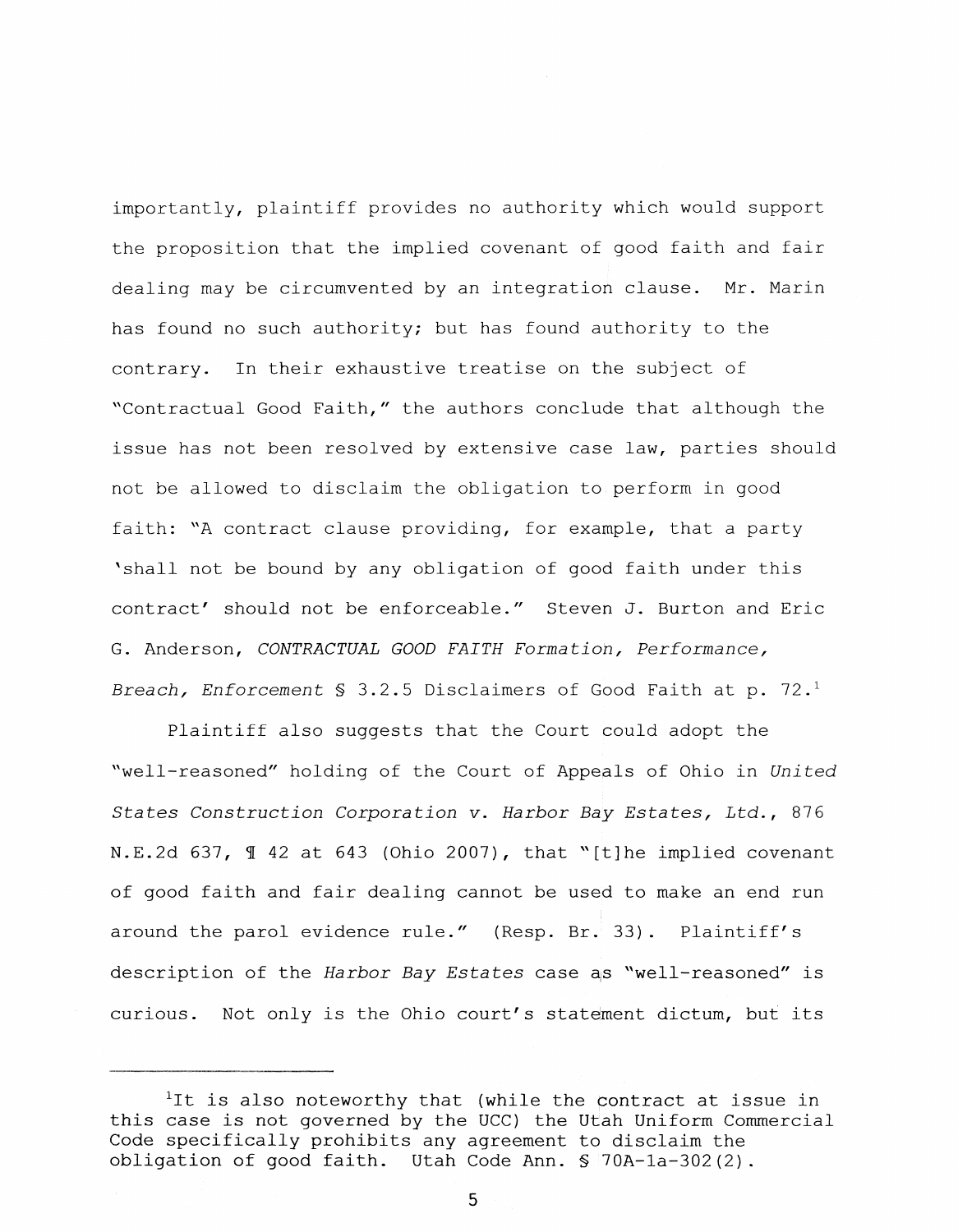opinion provides no reasoning or analysis with respect to this issue. Id. Further, as authority for its statement the *Harbor Bay Estates* court cites an earlier decision of the Court of Appeals of Ohio in *McNulty* v. *PLS Acquisition Corp.,* 8th Dist. No. 79025, 2002-Ohio-7220, 2002 WL 31875200, *1* 24, which is easily distinguishable from the case at bar. There, the court explained that

The record clearly indicates that the oral promises and representations were made **prior** to the execution of the contracts. McNulty cannot attempt to rewrite an unambiguous written contract with provisions he knew were not included. The implied covenant of good faith and fair dealing cannot be used to make an end run around the parol evidence rule.

*Id.* (emphasis added).

In the case at bar, Mr. Marin relies not only on representations made prior to the execution of the parties' agreement, but also on the parties' continuing course of dealing and conduct through the several months after its execution. He is, therefore, not attempting to make an end run around the parol evidence rule.

Further, even if an integration clause might otherwise operate to circumvent the covenant of good faith and fair dealing, the parol evidence rule has a "very narrow application" and operates to exclude only **prior or contemporaneous**  conversations, representation, or statements. *E.g., Tangren Family Trust v. Tangren,* 2008 UT 20, 11, 182 P.3d 326. It does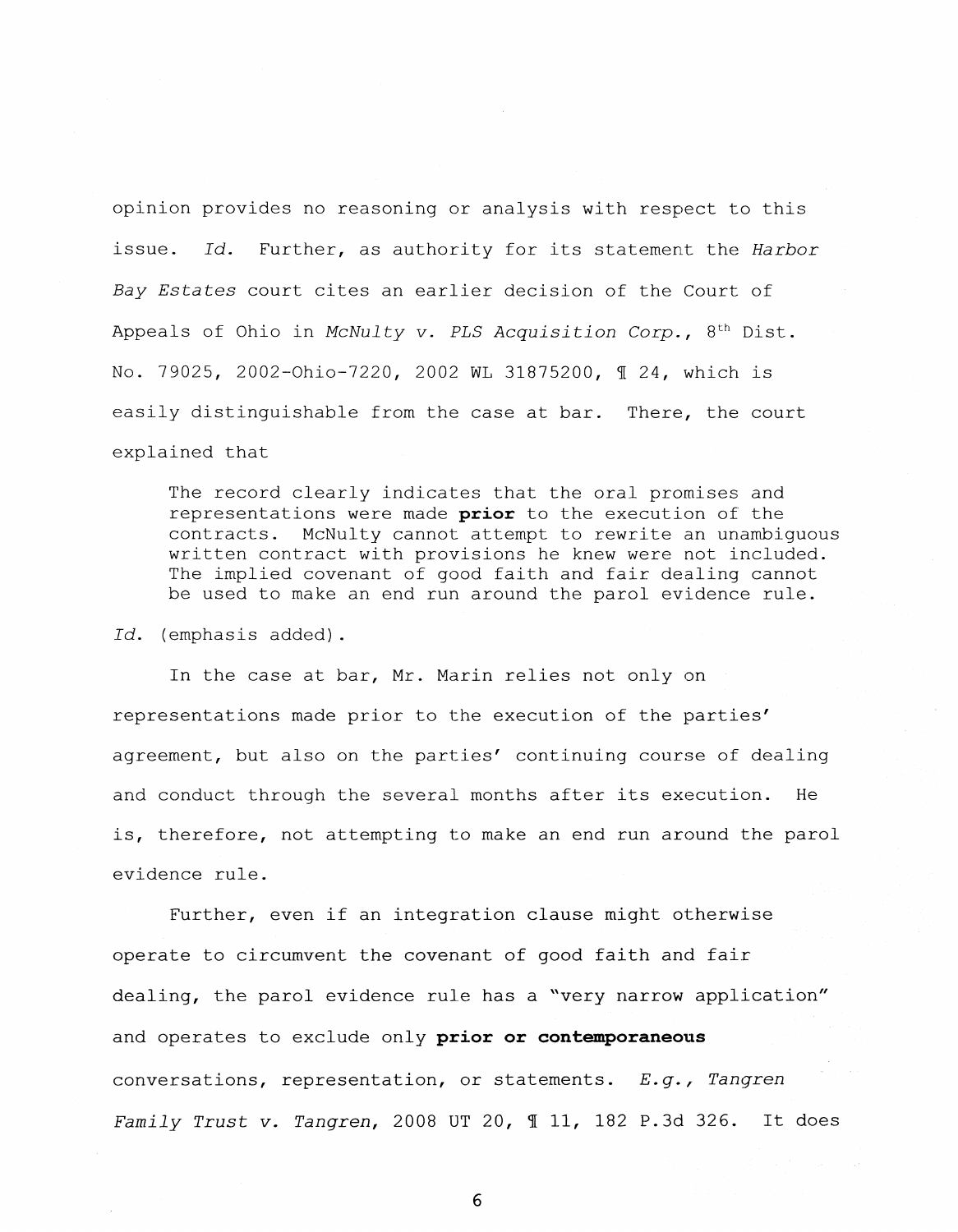not apply to **subsequent** conversations, representations, or statements. *E.g., Calamari and Perillo on Contracts,* Fifth Edition,  $\S$  3.2(a). Accordingly, the parol evidence rule would not apply to paragraphs 5, 7-9, and 11-13 of Mr. Marin's affidavit because they relate to conversations, representations, and statements made subsequent to the execution of the parties' agreement.

## **III. MR. MARIN CONCURS WITH PLAINTIFF'S SUGGESTION THAT IT SHOULD BE ALLOWED TO SUBMIT A REVISED FEE AFFIDAVIT AND ALLOW THE TRIAL COURT TO EXERCISE ITS DISCRETION IN MAKING AN AWARD OF ATTORNEY FEES.**

Mr. Marin appreciates plaintiff's admission that it is not entitled to recover attorney fees related to its tort and other non-contract claims, and in connection with issues on which it did not prevail. Mr. Marin also believes that it would be appropriate for plaintiff to submit a revised fee affidavit to the trial court if it prevails on this appeal and that it would then be within the discretion of the trial court to determine whether plaintiff's reduced fee request is reasonable.

Mr. Marin will respond briefly to the arguments which plaintiff has made in support of the trial court's fee award.

## **A. Attorney fee awards must be reasonable even in default cases**.

Plaintiff argues that it was appropriate for the trial court to award attorney fees without making a finding of reasonableness because Mr. "Marin's objection was untimely and the award was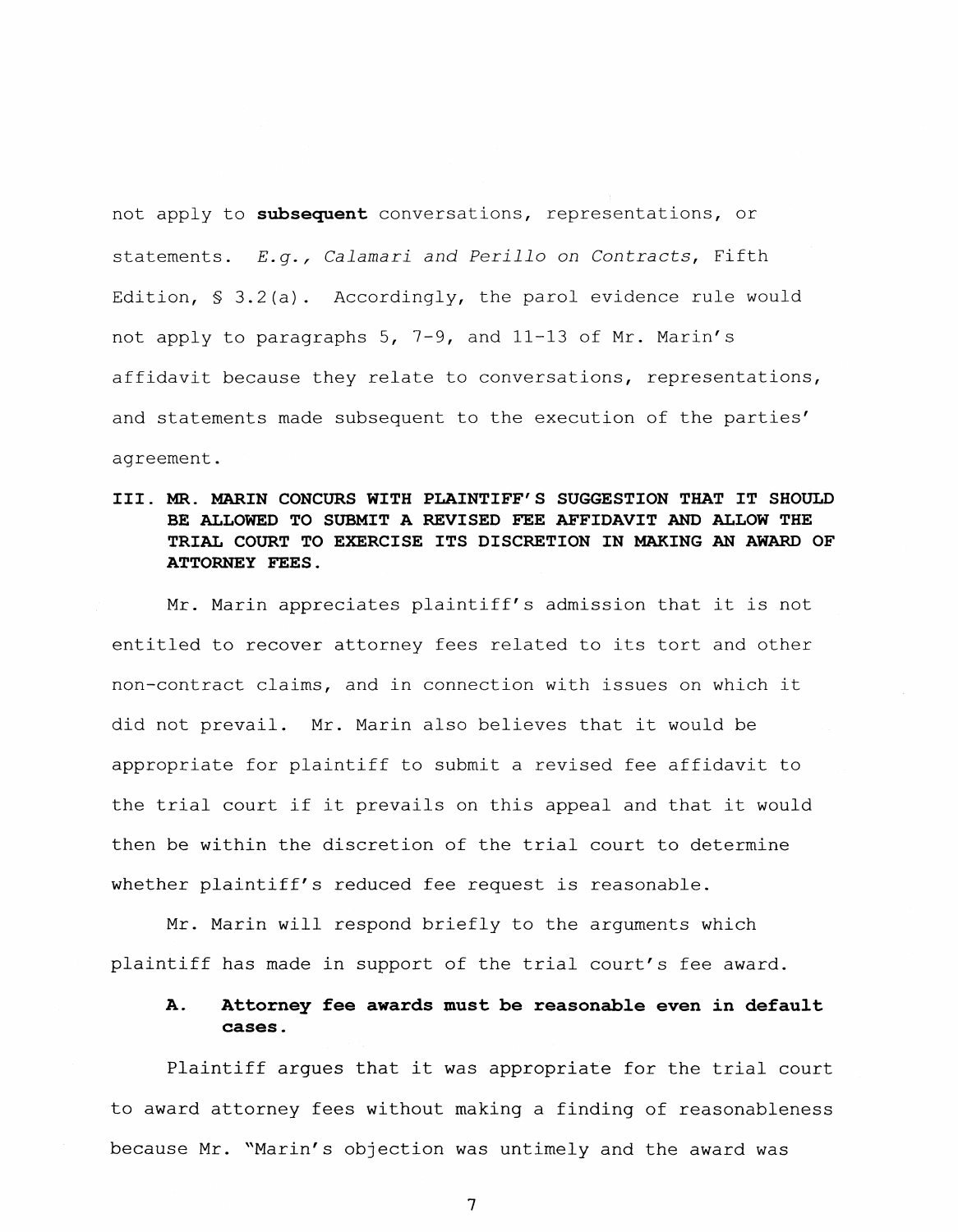therefore uncontested." (Resp. Br. 35). This argument is without merit. Even in default cases the trial court is not bound by the prevailing party's affidavit, but must independently determine the amount of a reasonable attorney fee. *See Amyx v. Columbia House,* 2005 UT App 118, **55,** 110 P.3d 176. Rule 73 of the Utah Rules of Civil Procedure specifically requires that "a request for attorney fees shall be supported by affidavit or testimony" setting forth, inter alia, "factors showing the reasonableness of the fees." There would be no reason for testimony "showing the reasonableness of the fees" unless a finding on that issue is required. The only circumstances in which Rule 73 does not require a showing of the reasonableness is where "the party claims attorney fees in accordance with the schedule in subsection (d) or in accordance with Utah Code Section 75-3-718 **and no objection to the fee has been made."**  Rule 73(a), URCP (emphasis added).

**B.** It was not reasonable for plaintiff to spend tens of **thousands of dollars in attorney fees addressing an issue which it acknowledges Mr. Marin "has never disputed or even addressed."** 

Despite the fact that this case was decided on summary judgment without either party having conducted any discovery, plaintiff contends that it is more than a simple breach of contract case because "Pre-*Tangren,* Young Living was prudent in fulfilling its obligation under *Hall* to provide \*all relevant'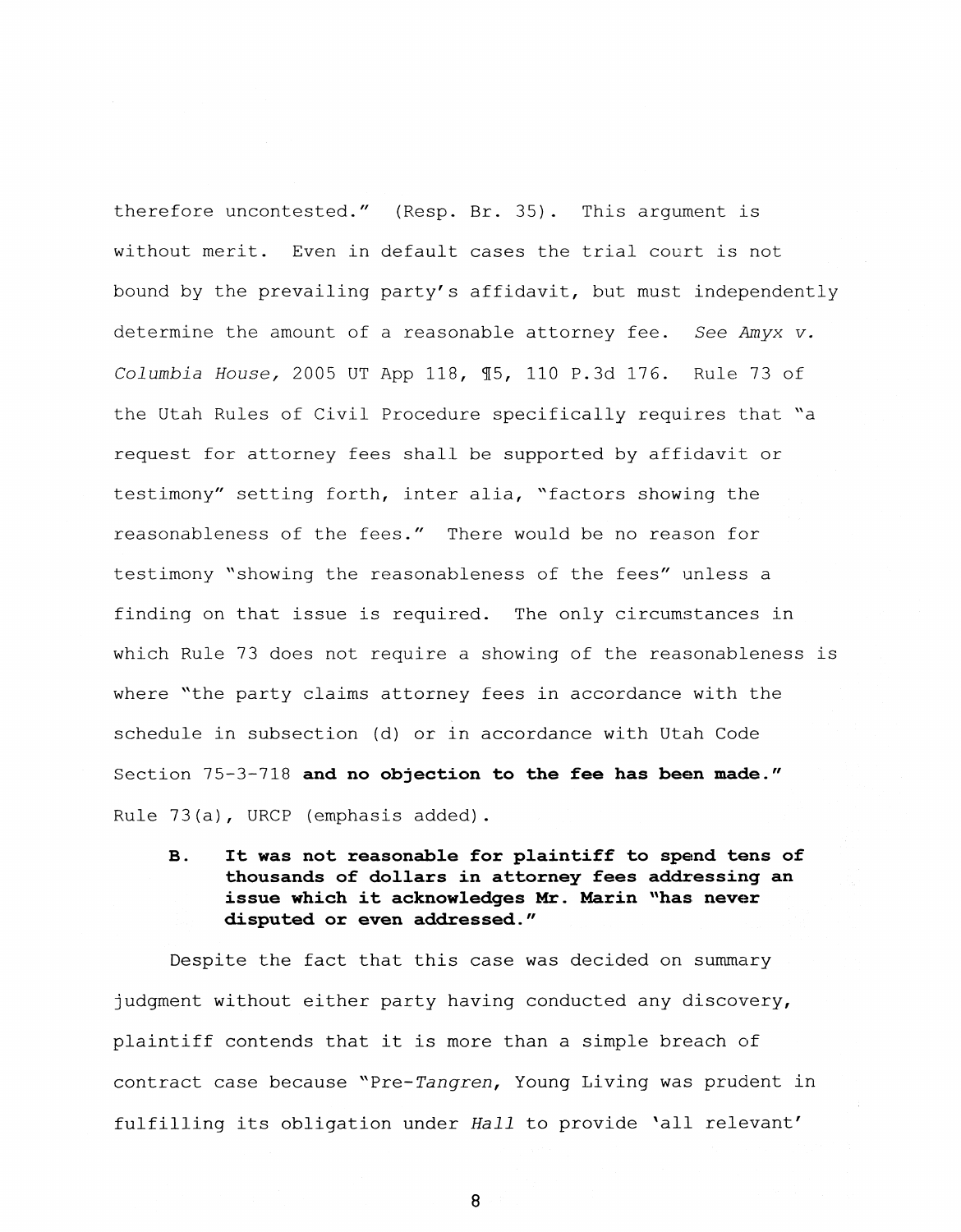evidence to the trial court on the issue of integration." (Resp. Br. 36). This contention is unpersuasive. As plaintiff correctly acknowledges, Mr. "Marin has never disputed or even addressed the integration clause." (Resp. Br. 14). Accordingly, contrary to plaintiff's assertion, Mr. Marin respectfully submits that it was incredibly inefficient for plaintiff to have spent tens of thousands of dollars addressing an issue which has never been in dispute. $2$ 

#### **CONCLUSION**

For the foregoing additional reasons, Mr. Marin respectfully requests that the Memorandum Decision of the Court of Appeals be reversed and that this action be remanded to the Court of Appeals with instructions for remand to the trial court for a trial on

the merits. DATED this  $\sqrt{\frac{M}{\text{day}}}$  of May 2010. Mitchell  $Sc$ At torney for Petitioner

 $2Mr$ . Marin also finds interesting plaintiff's assertion that it "sought for and obtained Marin's approval of extensions to respond" to Mr. Marin's counter-motion for summary judgment. Mr. Marin's counsel does not recall any such requests and there is nothing in the record which would substantiate them. However, Mr. Marin does not deny that they were made and his counsel's normal practice would be to grant them as a matter of courtesy. That said, however, having granted plaintiff a nearly four month extension, Mr. Marin finds it curious that plaintiff would now take issue with the filing of Mr. Marin's objection to plaintiff's fee affidavit only seven days after it was due.